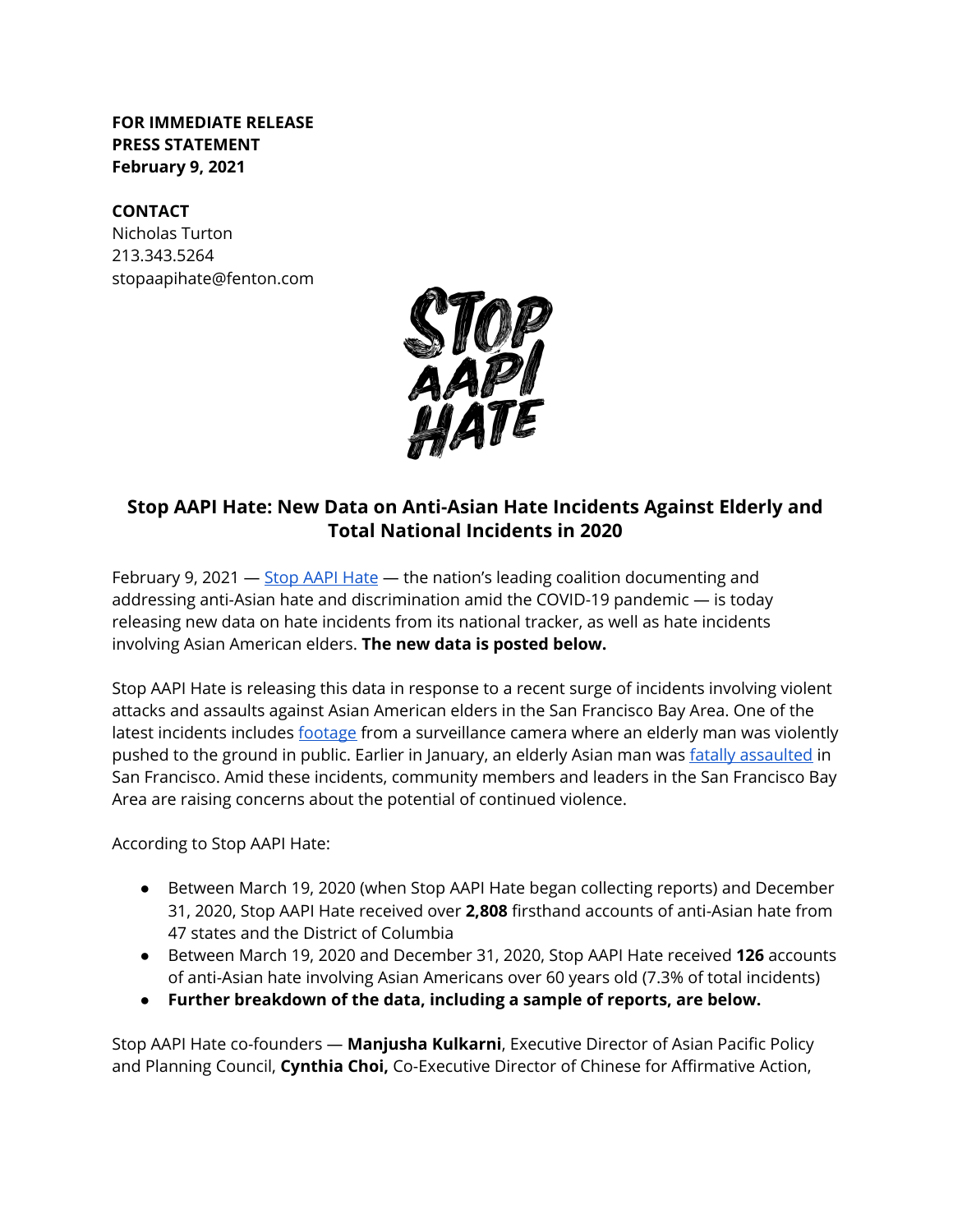and **Russell Jeung, Ph.D.**, Professor of Asian American Studies at San Francisco State University — issued the following statement:

"We are outraged by the disturbing incidents we've seen this past week where Asian American elders have been attacked in the San Francisco Bay Area. These violent assaults have a devastating impact on our community as they are part of an alarming rise in anti-Asian American hate during the COVID-19 pandemic.

These recent incidents are stark reminders that urgent action must be taken to protect our AAPI community from hate, discrimination and violence. It is up to all of us — businesses, the government, and community partners — to come together and immediately support victims and families affected by these incidents, and work together to create long-lasting solutions that empower our communities with resources, support and education."

# **Stop AAPI Hate Incident Data**

#### *National Incidents & Trends*

- **● Between March 19 and December 31, 2020, Stop AAPI Hate has received 2,808 reported incidents of racism and discrimination targeting Asian Americans across the U.S.**
	- Physical assaults made up 8.7% of incidents; coughing/spitting comprised 6.4%.
	- Verbal harassment made up 70.9% of incidents; shunning or avoidance comprised 21.4%
	- Hate incidents without an underlying criminal element can violate civil rights, traumatize impacted individuals, and isolate youth
	- Clear civil rights violations workplace discrimination, refusal of service from establishments, transit or ride-shares — make up 8% of the incidents
	- Businesses were the top site of discrimination incidents, making up 38.1% of locations of discrimination
	- Race was cited as the primary reason for discrimination, making up 90.3% of incidents
	- Vulnerable populations are attacked. Youth under 20 years old make up 13.6% of cases and elderly over 60 years old comprise 7.3%
	- Women are attacked almost 2 1/2 times more than men
	- Chinese made up the ethnic group most often targeted, making up 40.7% of incidents. Asian Americans as a whole, though, are being racially profiled and attacked. Koreans (15.1%); Vietnamese (8.2%) and Filipinos (7.2%) have also faced COVID-19 discrimination in high numbers
	- States with high Asian American populations report the most incidents. CA (43.8%); NY (13.0%); WA (4.1%); and IL (2.8%) have the highest rates

#### *Elderly Incidents & Trends*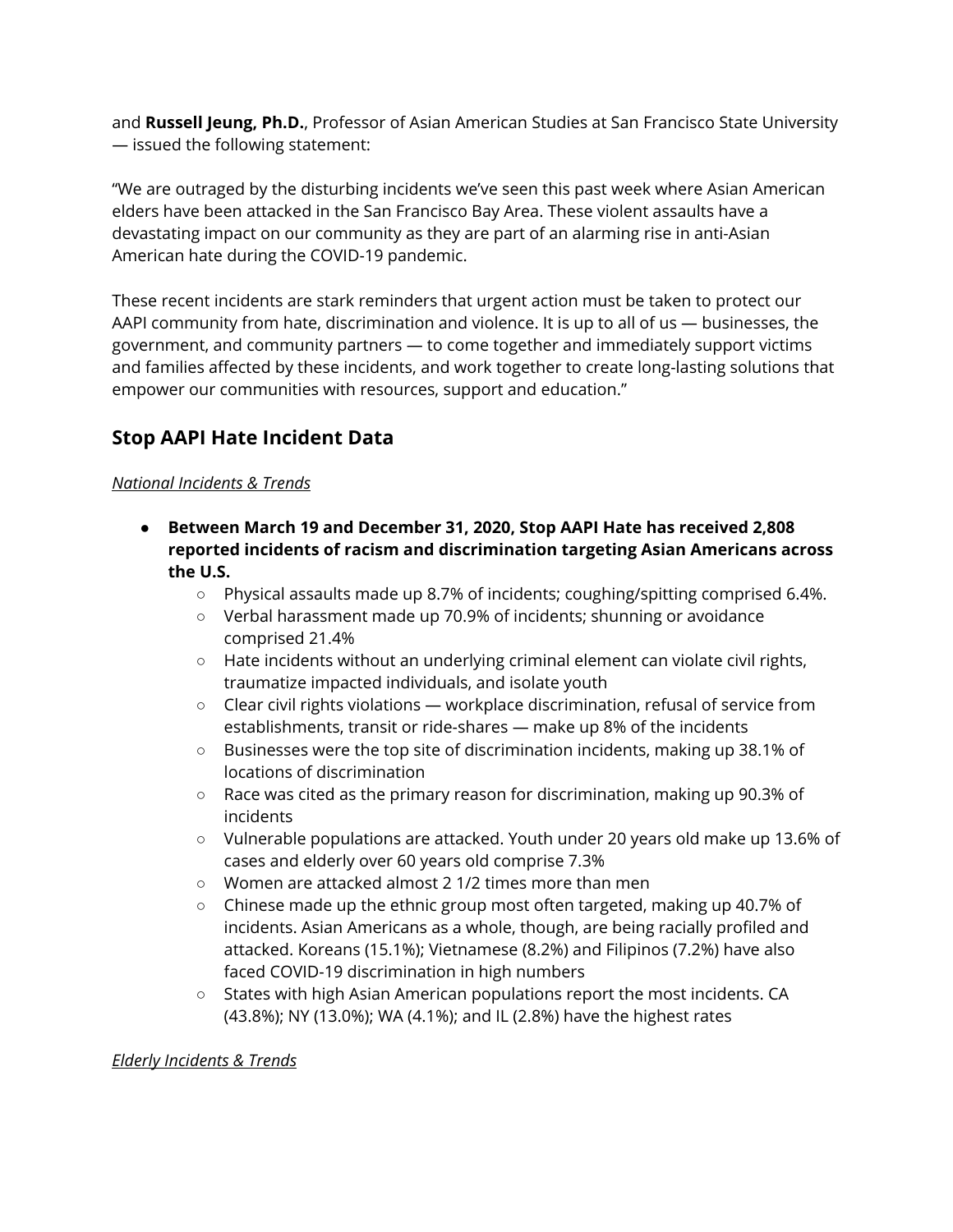- **● Nationally, Elderly Asian Americans (60+ years old) were involved in 7.3% of Stop AAPI Hate's 2,808 self-reported incidents. That accounts for 126 cases between March 19 and December 31, 2020.**
	- **○** Elderly report being physically assaulted (13.5%) more than the Asian American population overall (8.7%)
	- **○** Verbal harassment (67.5%) and shunning (15.1%) make up the highest types of discrimination against elderly
	- **○** Elderly report more clear civil rights violations (12.8%) workplace discrimination, being barred from establishments or ride-shares — than the overall AAPI population (8.0%)
	- Elderly women are attacked 1.5 times more than elderly men
	- States with high Asian American populations report the most incidents, with CA (56.4%); NY (7.9%); WA (7.9%); and NV (5.6%) have the highest rates of elderly abuse
	- **○** In the San Francisco Bay Area, 8.2% involved Elderly Asian Americans (35 cases)

# **Firsthand Accounts from Asian American Elders**

### *Barred from Establishment*

● I am posting this on behalf of my dad, a 71-year old Korean adoptee. Yesterday, he was chased out of a rural convenience store after asking to use the restroom while traveling along I-5 through California to get to Portland, Oregon. (71 y.o, Northern CA)

## *Coughed/Spat Upon*

- I was waiting to enter [a pharmacy] to get my prescription when a group of construction workers (not social distancing) made fun of me by mocking me, fake coughing, spitting at me and making slant eyes gestures until I asked them to stop. No one else called these people out. (68 y.o, Oakland, CA)
- I was waiting to cross the street when I felt something on my head and it turned out to be spit all over my hair and the back of my coat. I was repeatedly spit on by a big white guy. (67 y.o., New York, NY)

## *Physical Assault*

- I was standing in an aisle at [a hardware store] when suddenly I was struck from behind. Video surveillance verified the incident in which a white male used his bent elbow to strike my upper back. Subsequent verbal attacks occurred with "Shut up, you Monkey!, "F\*\*k you Chinaman," "Go back to China" and "Stop bringing that Chinese virus over here." (67 y.o., San Francisco, CA)
- As I was leaving a restaurant, a white male stormed up to me and verbally harassed and terrorized me. He screamed, "return to China you f\*\*\*ing Asian" and other hateful, racial slurs, threatening me physically. This went on for several minutes as I departed the scene quickly to call police. A clear case of racial hatred towards me. I called the police who arrived quickly to apprehend him. I gave a verbal account to another officer who arrived later. I have not heard back from anyone. (67 y.o., Alamo, CA)